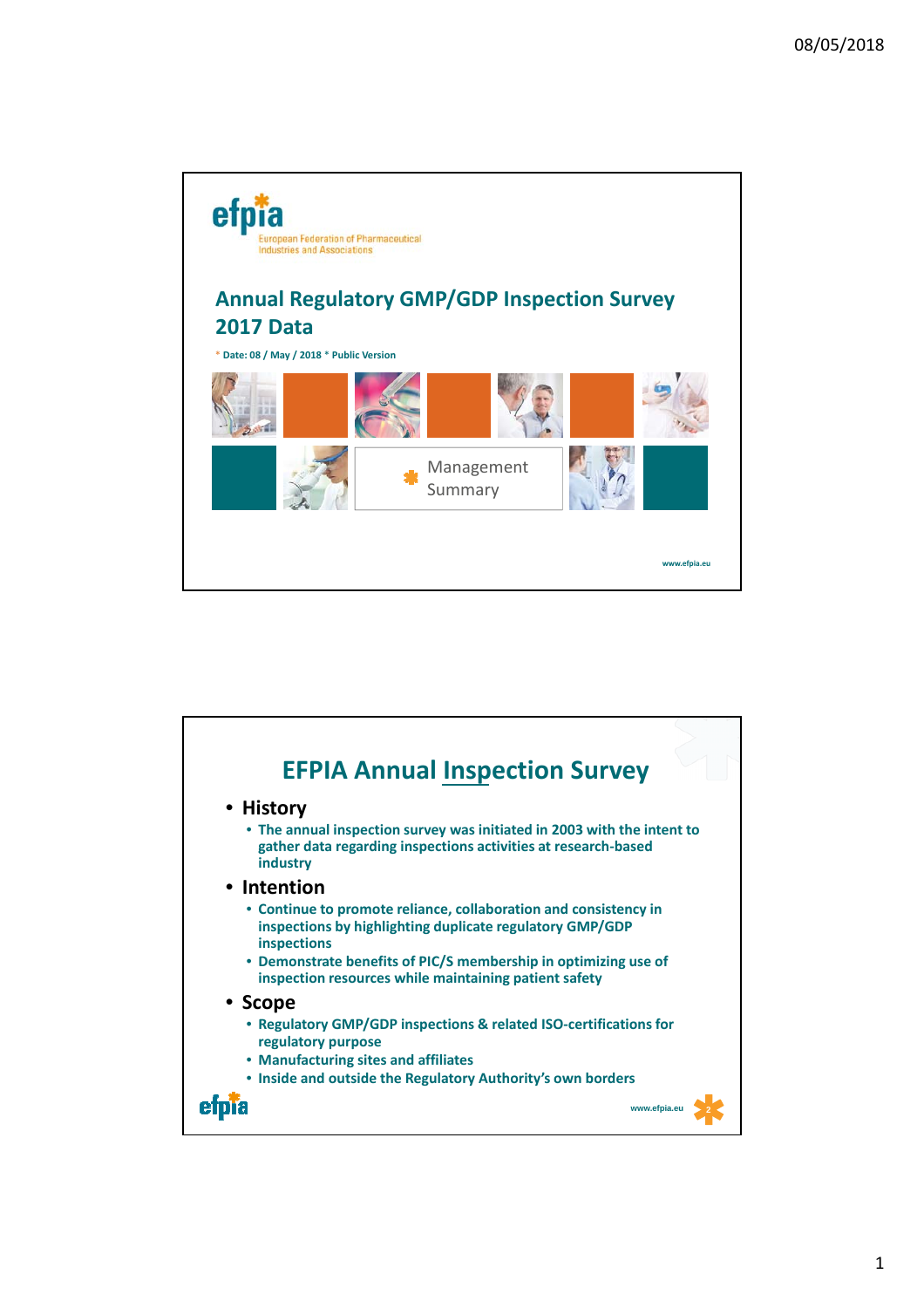

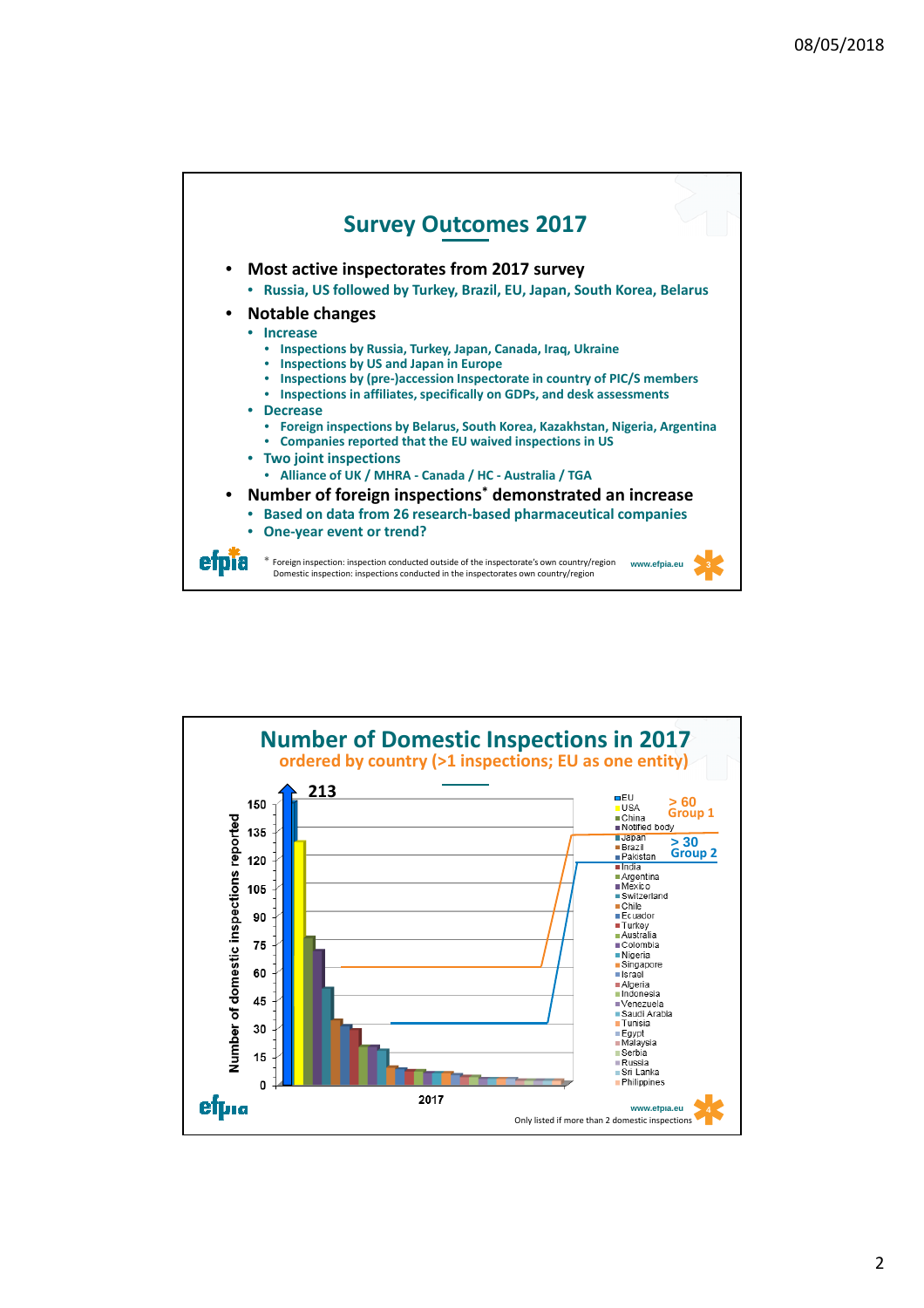

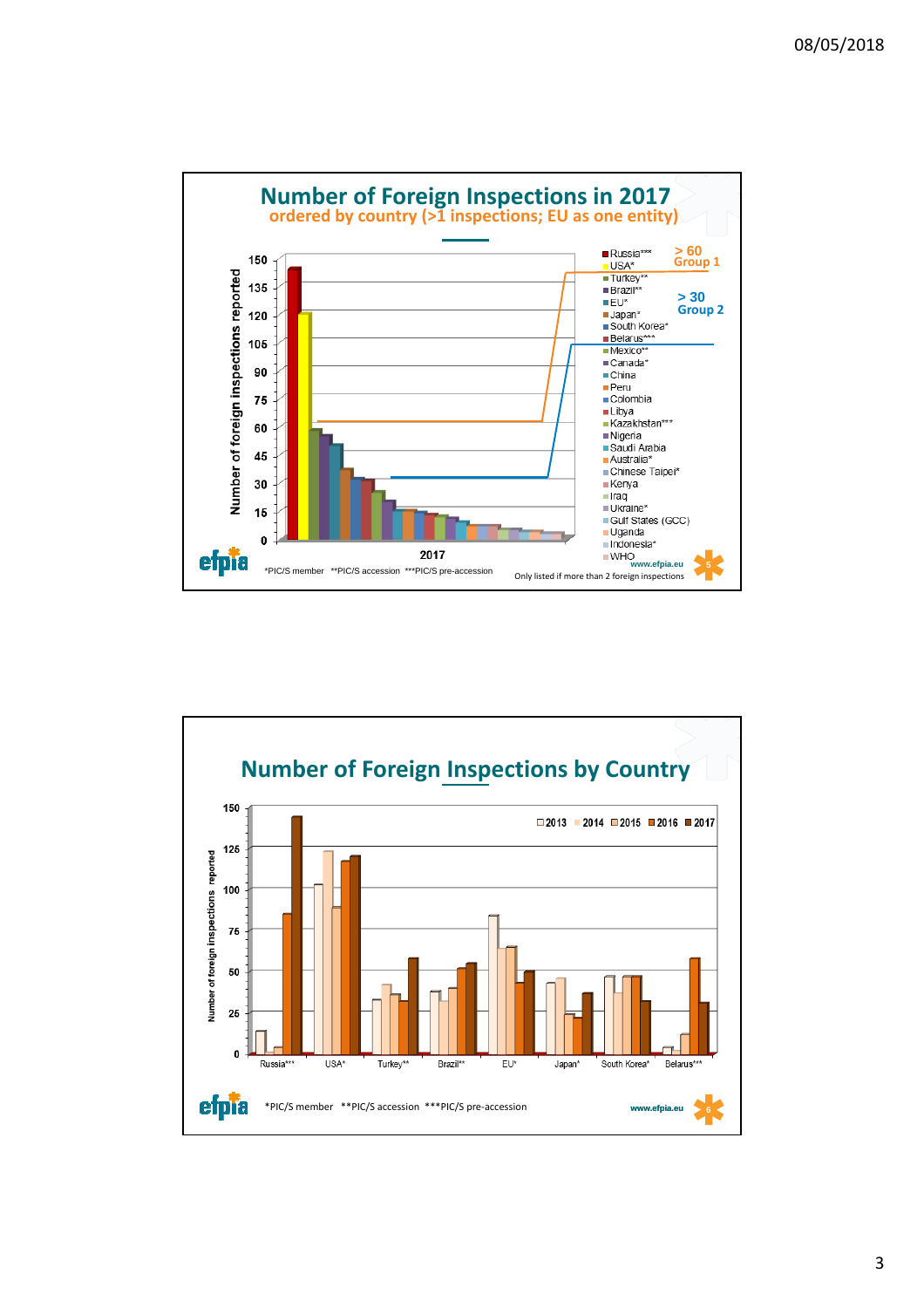

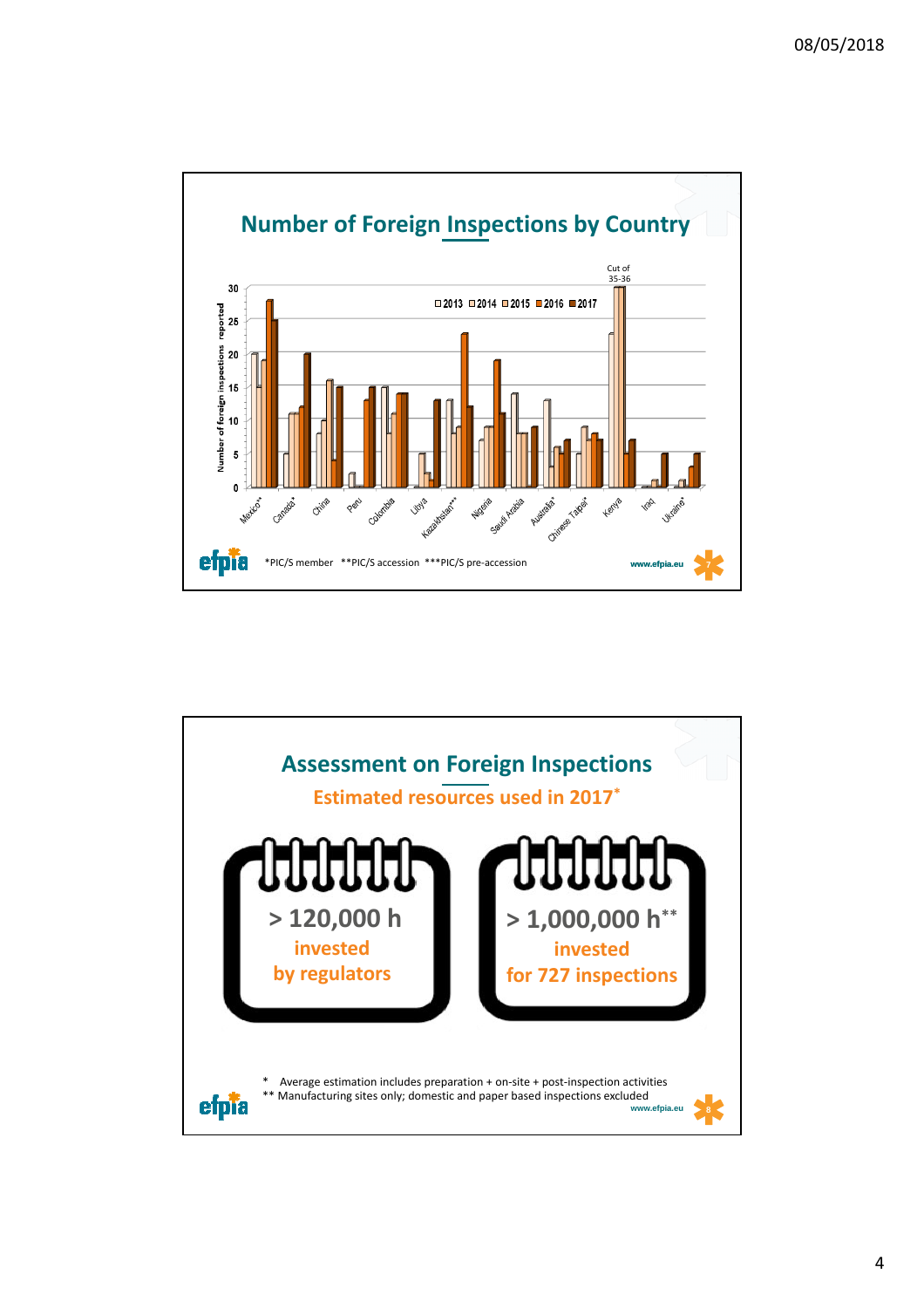

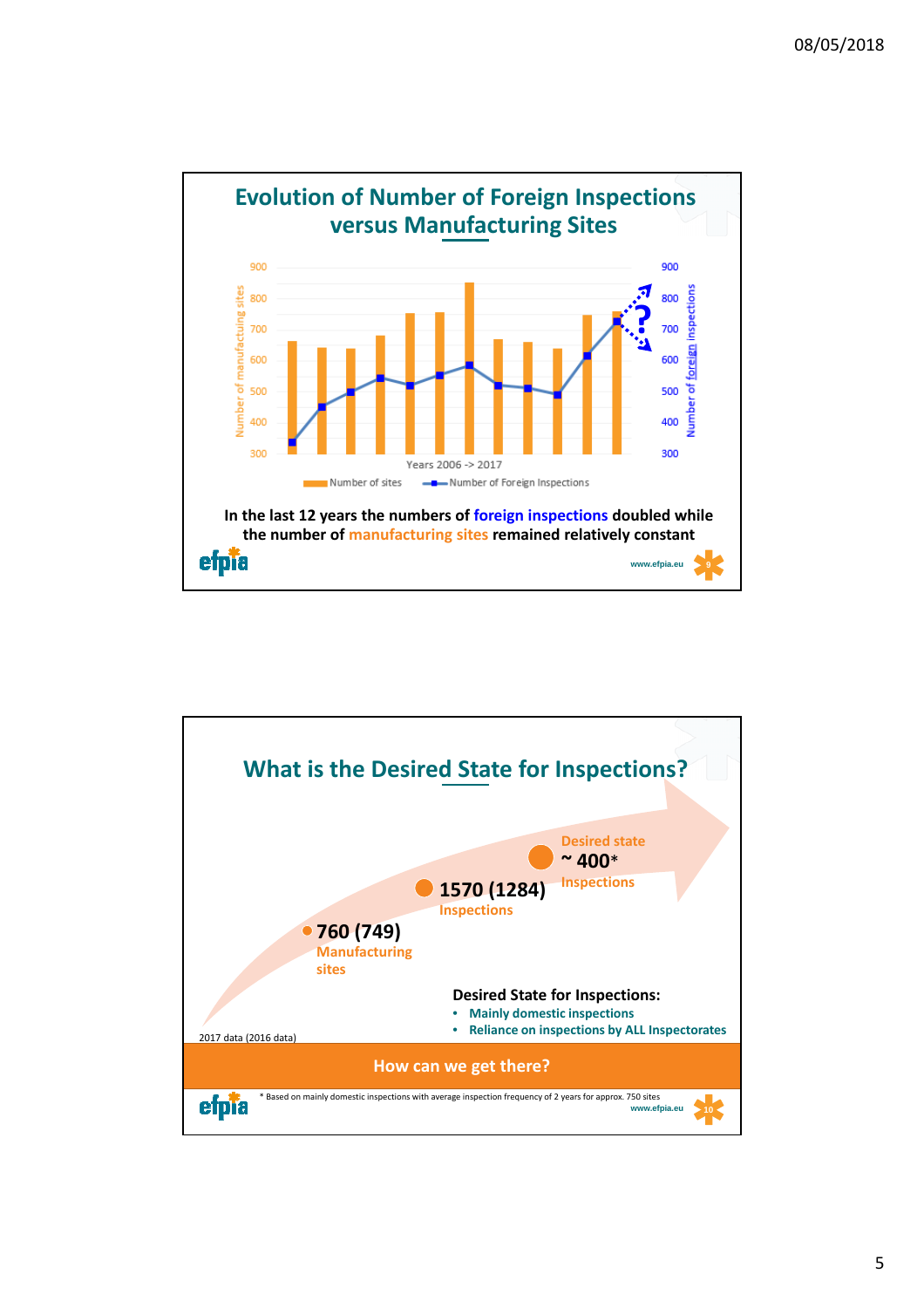

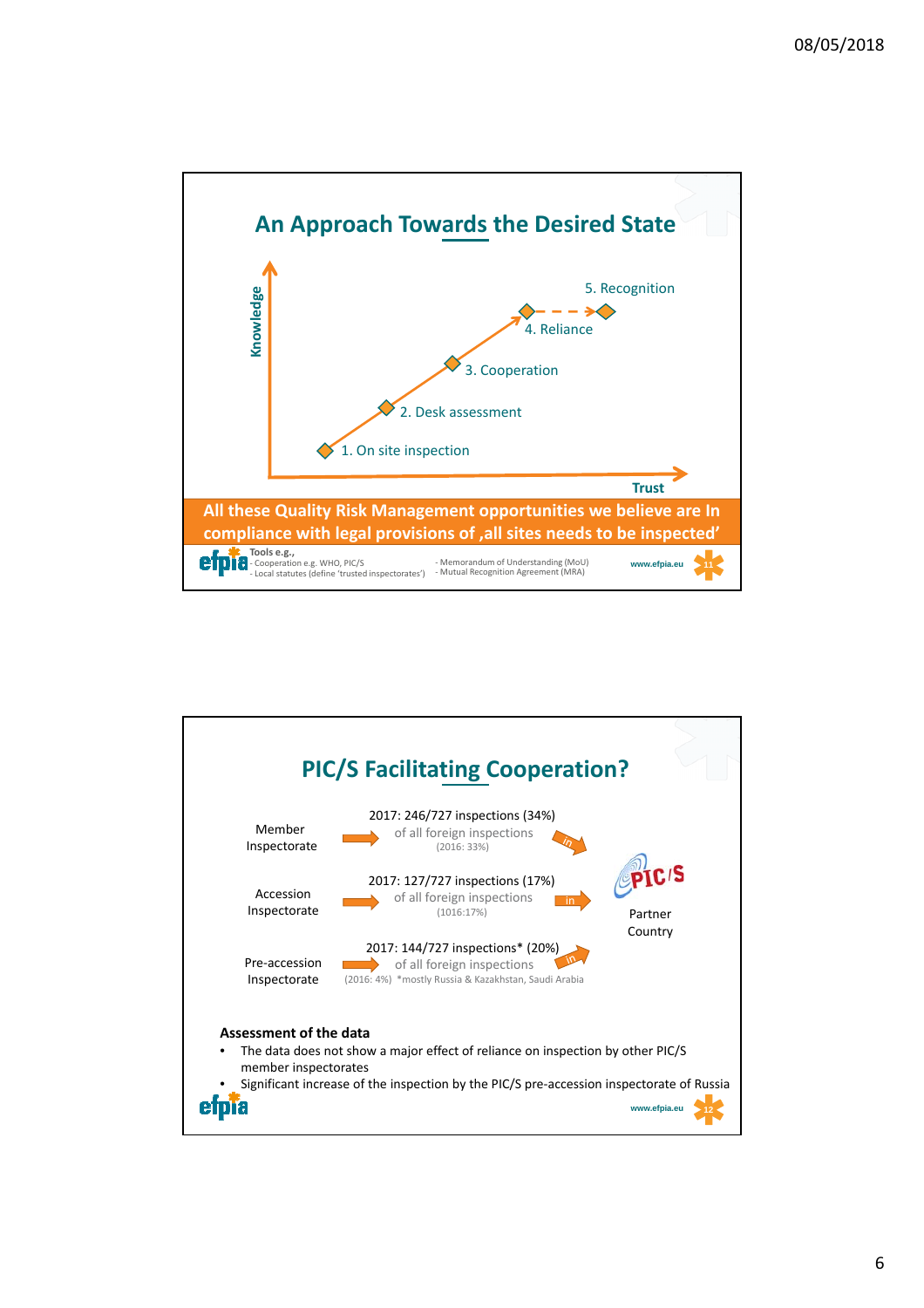| <b>Significant Resources Required</b><br>by both Inspectorates and Industry<br>per foreign on-site Inspection |                                                                                                                                                                                                                       |                                                                                  |  |  |
|---------------------------------------------------------------------------------------------------------------|-----------------------------------------------------------------------------------------------------------------------------------------------------------------------------------------------------------------------|----------------------------------------------------------------------------------|--|--|
| <b>Resources</b>                                                                                              | Inspector                                                                                                                                                                                                             | <b>Industry</b>                                                                  |  |  |
| Preparation                                                                                                   | 4 person days<br>(experience from industry audits)                                                                                                                                                                    | 90 person days<br>(due to specific requirements by<br>individual inspectorates)* |  |  |
| On site                                                                                                       | 8 person days<br>(on average 2 inspectors 4 days)                                                                                                                                                                     | 55 person days                                                                   |  |  |
| Post-inspection                                                                                               | 4 person days<br>(experience from industry audits)                                                                                                                                                                    | 15 person days                                                                   |  |  |
| Sum                                                                                                           | 16 person days                                                                                                                                                                                                        | 160 person days                                                                  |  |  |
| Travel / Fee                                                                                                  | +4 person days<br>(2 inspectors 2 days)                                                                                                                                                                               | Approx. 350k EUR                                                                 |  |  |
| • Points to consider<br>inspection preparation and conduct<br>inspectorates                                   | Inspected companies need 10 times more resources than regulators for<br>The preparation effort is driven by specific requirements from individual<br>The above cost is not all inclusive e.g. contracted interpreters | www.efpia.eu<br>*including translations, as applicable                           |  |  |

| <b>One Real Example</b><br>A new site submitted applications in several countries |                                 |                                                  |                                                               |                                  |
|-----------------------------------------------------------------------------------|---------------------------------|--------------------------------------------------|---------------------------------------------------------------|----------------------------------|
|                                                                                   | <b>Domestic</b><br>Inspectorate | <b>Foreign</b><br><b>Inspectorate 1</b>          | <b>Foreign</b><br><b>Inspectorate 2</b>                       | Foreign<br><b>Inspectorate 3</b> |
| When                                                                              | August 2016                     | week 2 2017                                      | week 3 & 4 2017                                               | week 6 2017                      |
| <b>Inspectors</b>                                                                 | 2 inspectors<br>4 days          | 2 inspectors<br>3 days*                          | 4 inspectors,<br>1 reviewer:<br>$10.5$ days                   | 2 inspectors<br>5 days           |
| <b>Inspectors time</b>                                                            | 64h on site<br>+1h travel       | 48h on site<br>+80h travel                       | 420h on site<br>+240h travel                                  | 80h on site<br>+96h travel       |
| Resources at site**                                                               | > 1'930 h                       | >1'440h                                          | > 5'040h                                                      | > 2'400h                         |
| <b>PIC/S member</b>                                                               | yes                             | <b>ves</b>                                       | yes                                                           | ves                              |
| <b>Conclusion</b>                                                                 |                                 | report of the domestic inspection (PIC/S member) | 3 inspections which could have been waived by reliance on the |                                  |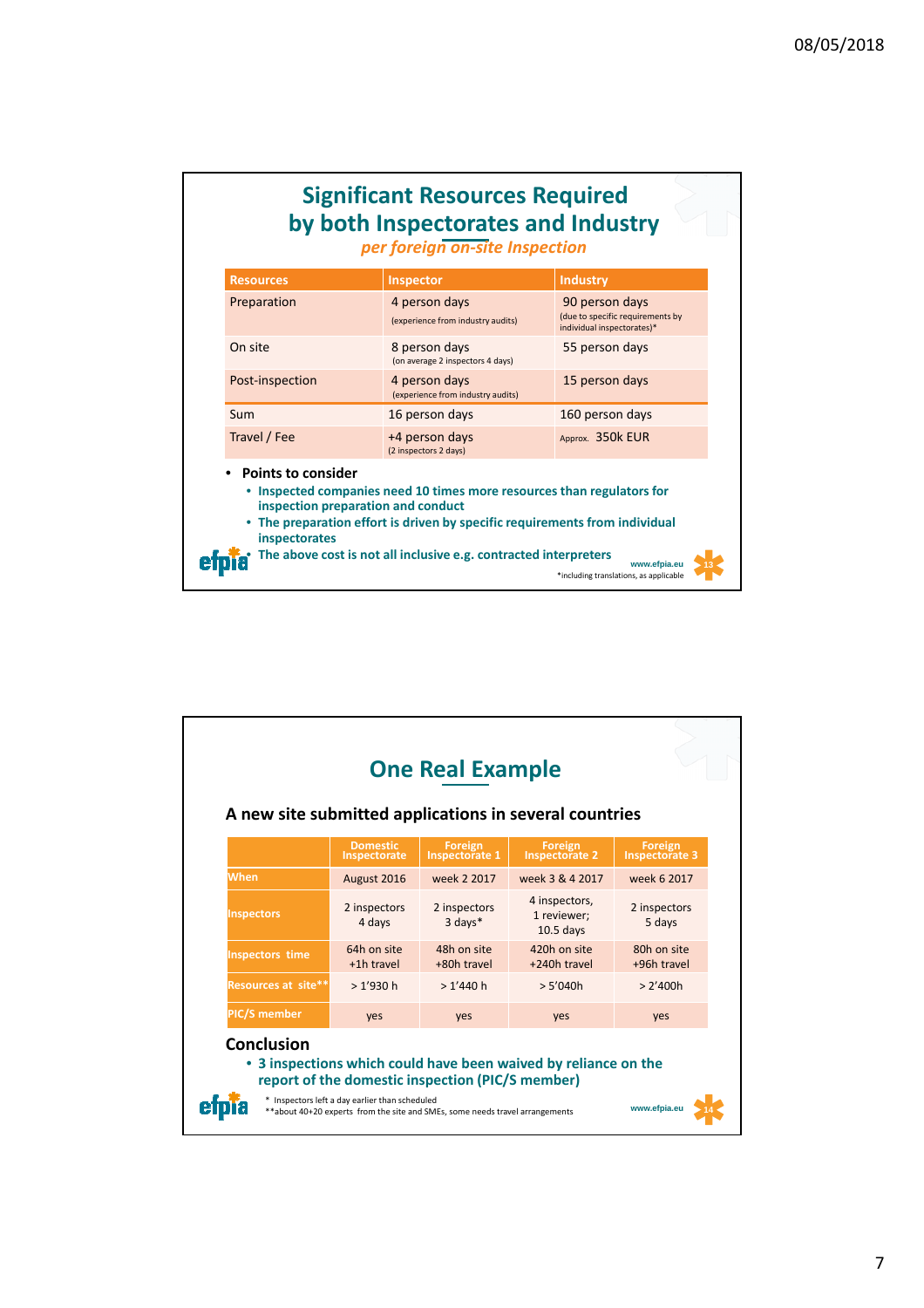

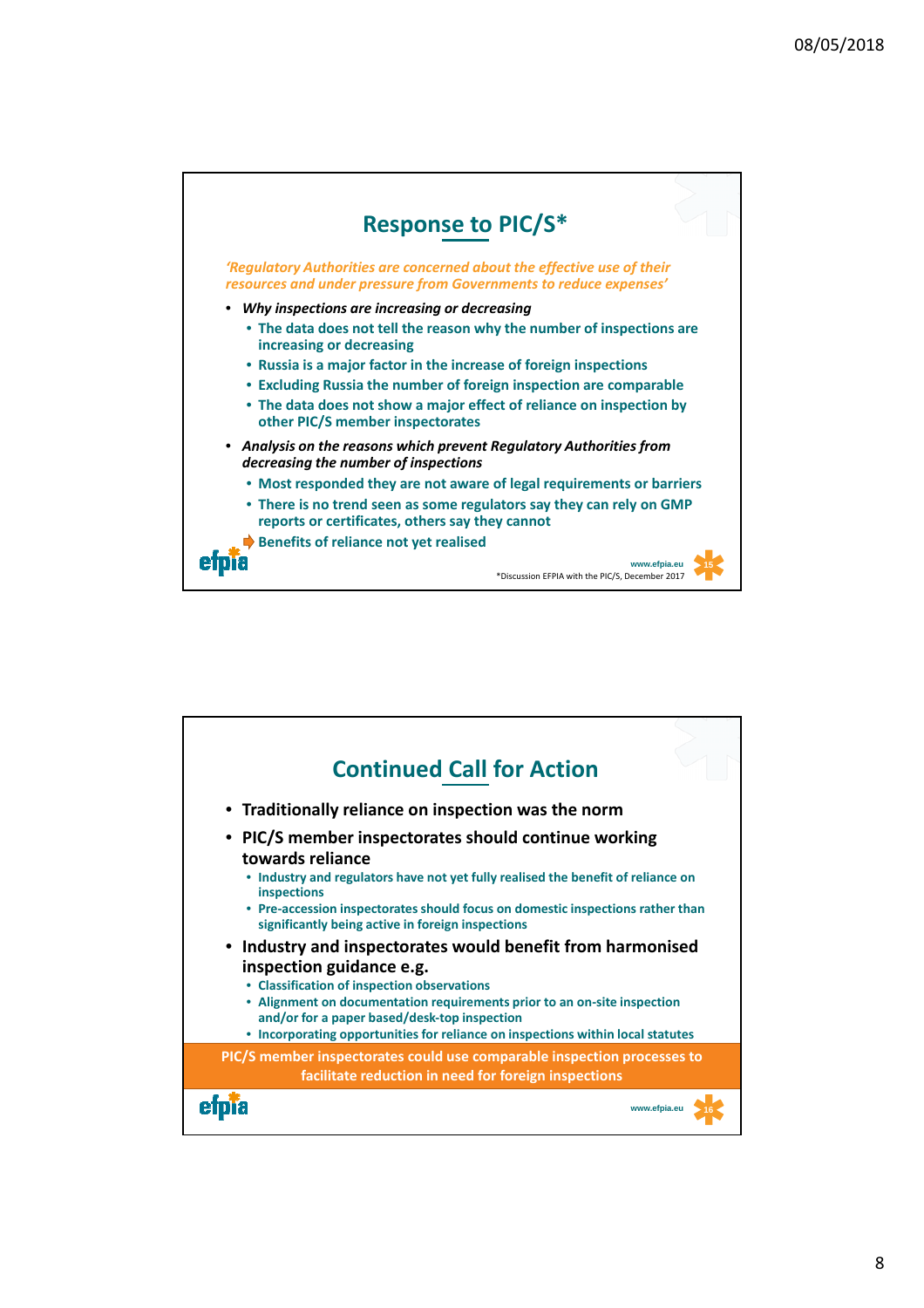

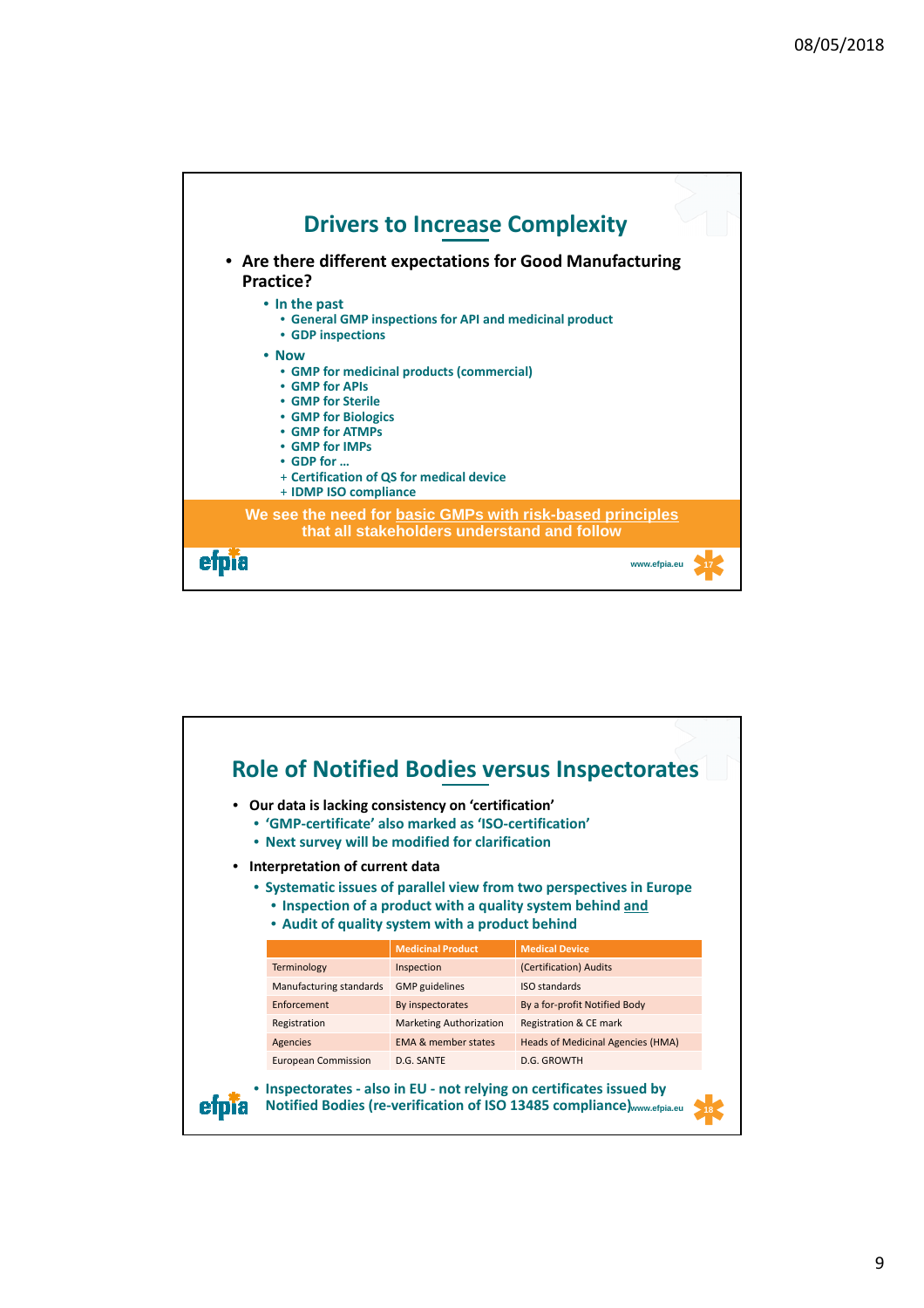

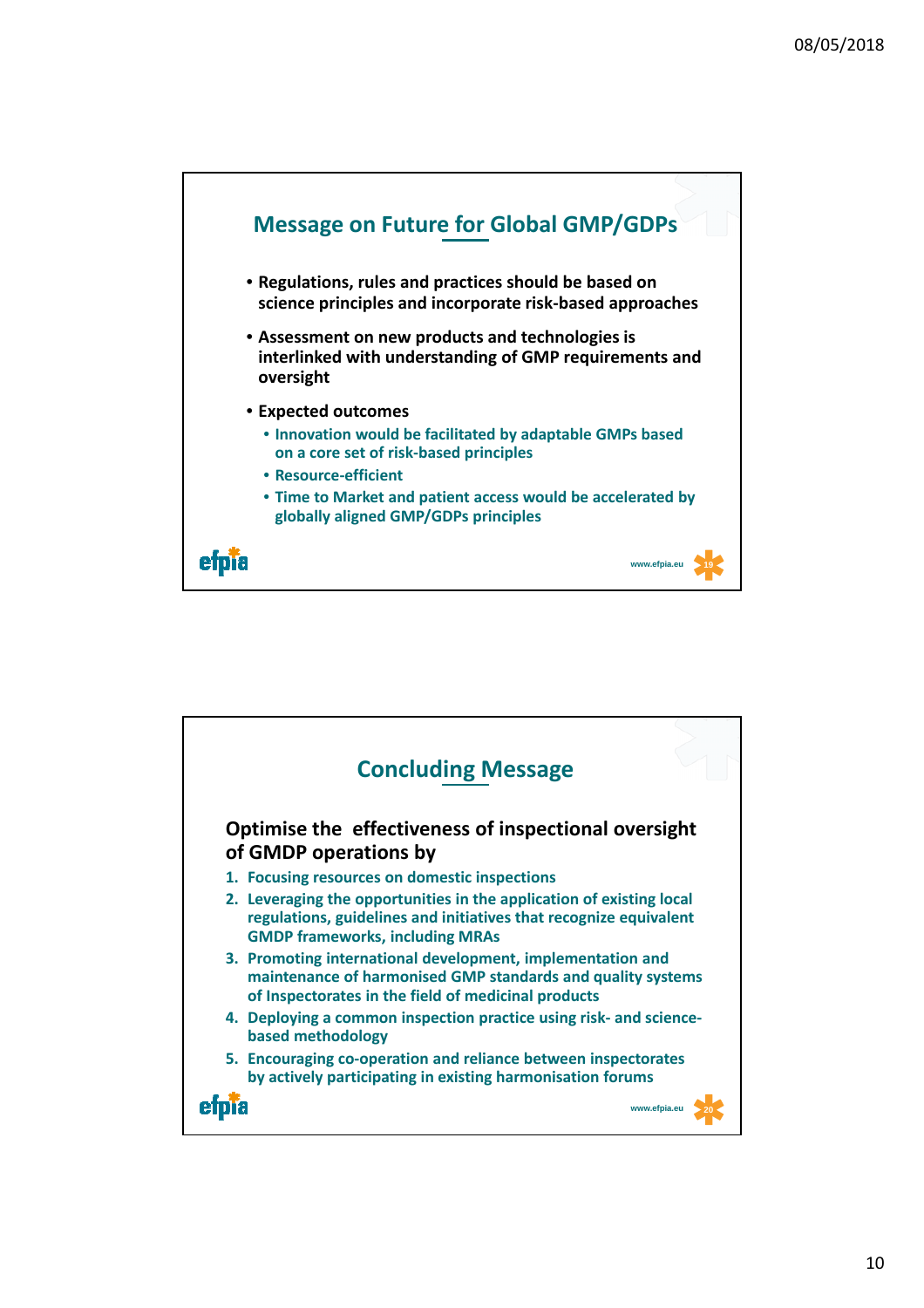